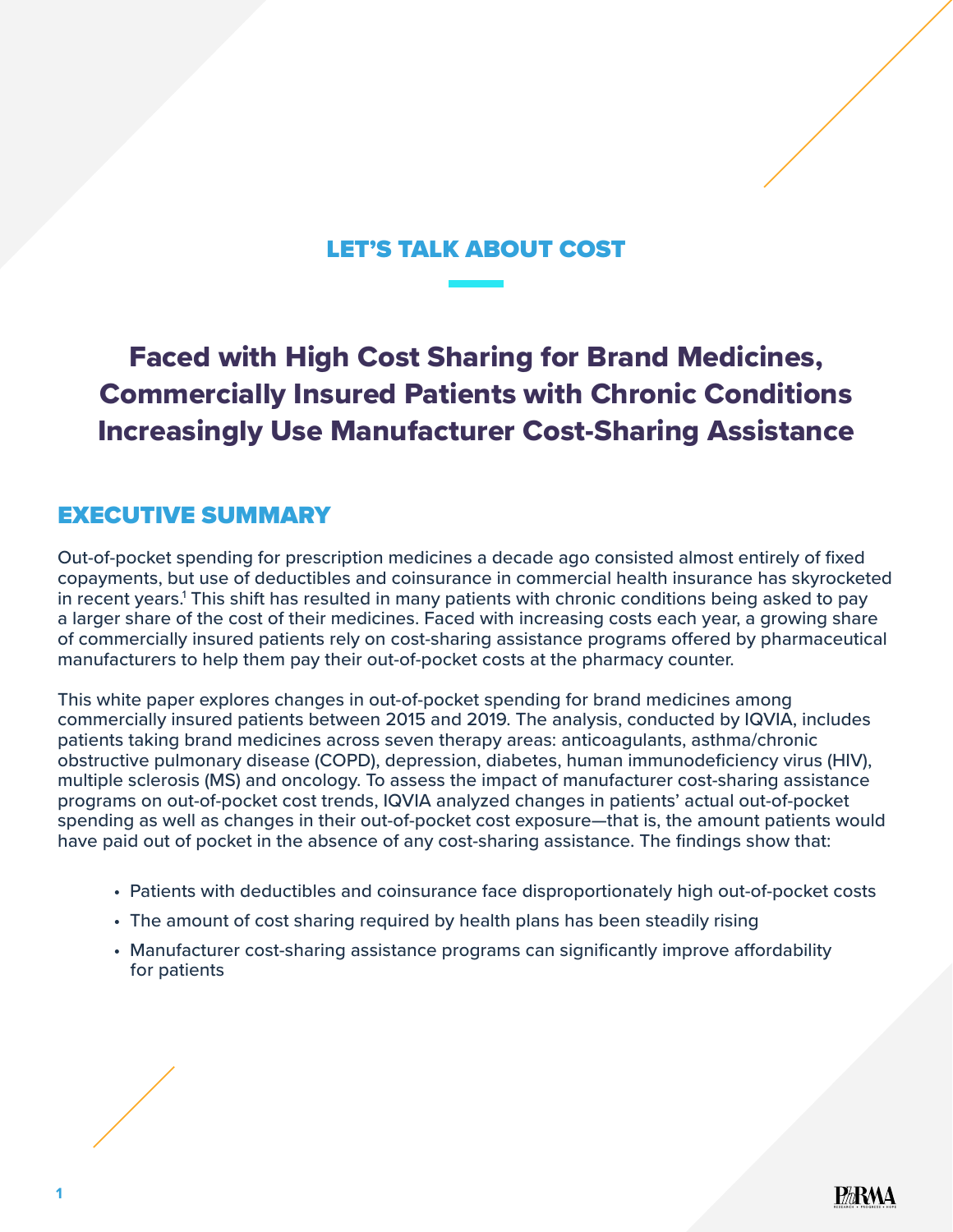### **Deductibles and coinsurance drive high out-of-pocket costs for patients**

- Patients pay a substantial share of their out-of-pocket spending for brand medicines in the form of deductibles and coinsurance. Combined, deductible and coinsurance spending account for more than two-thirds of patients' total out-of-pocket spending for five of the seven therapy areas examined. For two therapy areas, oncology and multiple sclerosis, deductibles and coinsurance account for more than 90%.
- Out-of-pocket spending for brand medicines is heavily concentrated among the subset of patients who fill prescriptions in the deductible or are required to pay coinsurance. For example, fewer than one-third of patients taking brand medicines to treat multiple sclerosis fill prescriptions subject to deductibles or coinsurance, but these patients account for 95% of total out-of-pocket spending on brand multiple sclerosis medicines.
- Patients with deductibles and coinsurance for brand medicines have significantly higher annual out-of-pocket costs than patients with fixed copays alone. Differences range from patients with deductibles and coinsurance paying more than three times as much for anticoagulants to patients with multiple sclerosis paying nearly 32 times as much out of pocket.

### **Health plans require chronically ill patients to pay increasingly high cost sharing for brand medicines**

- Health plans expose patients to high cost sharing for brand medicines and expect patients to pay higher costs each year. Across all seven therapy areas, average patient cost exposure increased between 2015 and 2019, including a 32% increase for depression, a 50% increase for HIV, and a 56% increase for anticoagulants.
- The share of prescriptions for which health plans require cost sharing greater than \$125 has also increased. In 2019, patient cost exposure for brand medicines exceeded \$125 for nearly one in every six prescriptions for anticoagulants, as well as for medicines to treat HIV and depression.

### **Manufacturer cost-sharing assistance helps patients with high out-of-pocket costs start and stay on needed medicines**

- Across all seven therapy areas, many patients use cost-sharing assistance programs offered by manufacturers. In 2019, the share of patients using cost-sharing assistance to fill one or more prescriptions ranged from 13% for asthma/ COPD to 70% for multiple sclerosis.
- The portion of patients using manufacturer cost-sharing assistance programs when filling prescriptions for brand medicines increased from 2015 to 2019, including a 54% increase among HIV patients, a 98% increase among patients with depression, and a 129% increase among asthma/COPD patients.
- Without manufacturer cost-sharing assistance programs, patients would likely pay significantly more out of pocket. On average, cost-sharing assistance helped patients taking HIV or oncology medicines with more than \$1,600 toward their out-of-pocket costs in 2019, and helped patients taking multiple sclerosis medicines with more than \$2,200.

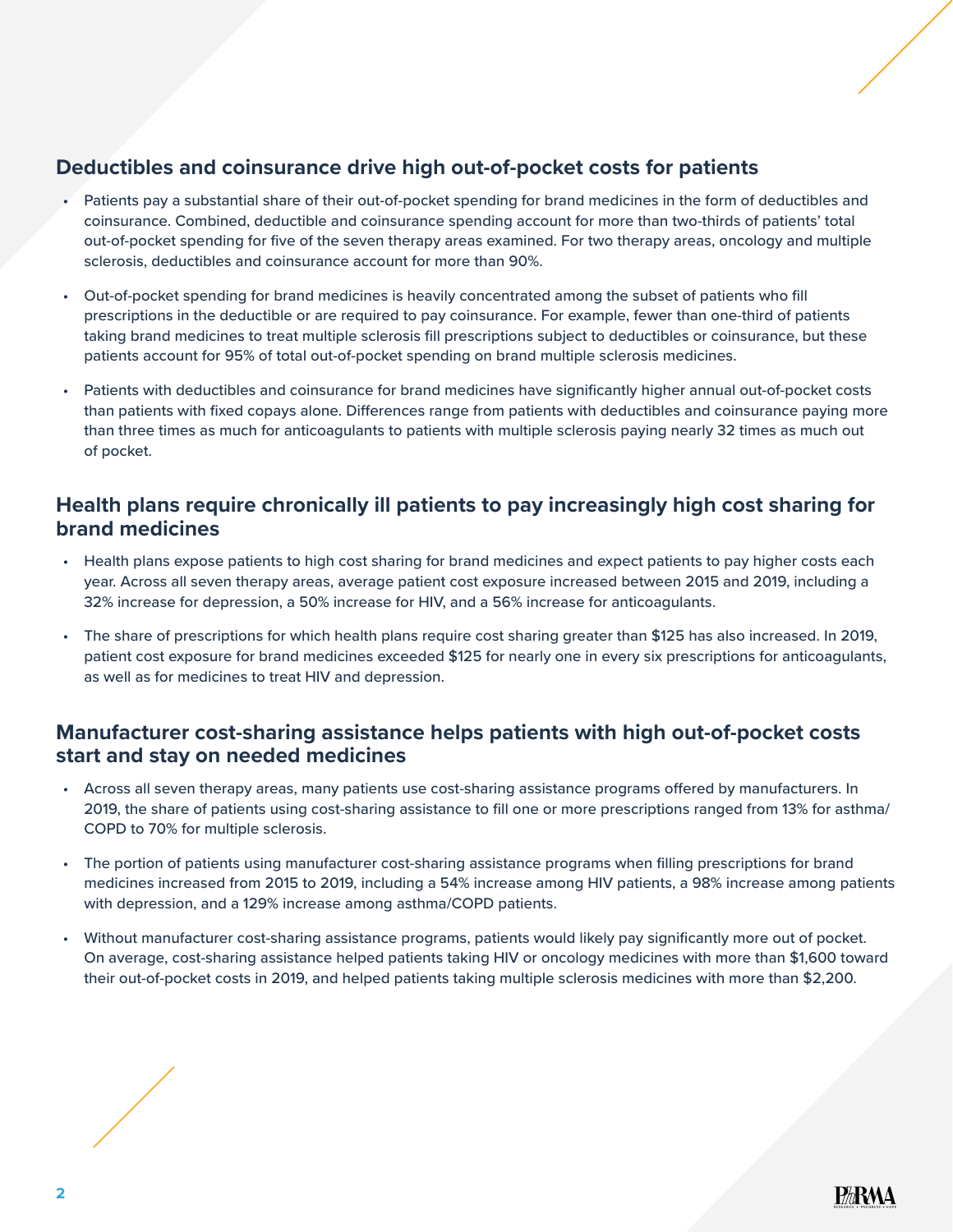## BACKGROUND

Commercially insured patients pay cost sharing for prescription medicines through deductibles, copays, and coinsurance. When a patient fills a prescription in the deductible, the patient pays the entire price of the medicine until the amount of the deductible is reached. Patients with copays pay a fixed amount for each prescription (e.g., \$30), while those with coinsurance pay a percentage of the medicine's total price (e.g., 30%).

A decade ago, out-of-pocket spending for prescription medicines consisted almost entirely of copays. But in recent years, use of deductibles and coinsurance in commercial health insurance has skyrocketed.

Consequently, the share of patient out-of-pocket drug spending attributable to coinsurance has more than doubled over the past 10 years, while the share attributable to deductibles has tripled.<sup>2</sup> Between 2012 and 2017, the share of employersponsored health plans requiring patients to meet a deductible for prescription medicines increased from 23% to 52%.<sup>3</sup> In the commercial market, average annual deductibles for family coverage range from nearly \$3,000 for health plans offered by employers to more than \$13,000 for bronze plans available on the Health Insurance Exchange.<sup>4</sup> And after the deductible is met, coinsurance for many brand medicines can be as high as 30% to 50%.5

Health plans and pharmacy benefit managers (PBMs) commonly negotiate substantial discounts and rebates on brand medicines, but in most cases, these discounted prices are not made available to patients. Instead, health plans typically require patients with deductibles or coinsurance to pay cost sharing based on a medicine's full undiscounted price. In 2019, pharmaceutical manufacturers paid more than \$175 billion in rebates, discounts, and other price concessions to health plans, the government, and other entities, which lowered the net price of brand medicines by an average of 45%, according to industry analysts.<sup>6</sup> However, because health plans typically do not factor in these savings when calculating the deductible and coinsurance amounts patients must pay, out-of-pocket costs for these patients can be significantly higher than they otherwise would be if based on the discounted cost of the medicine. Notably, this dynamic is unique to prescription medicines, and to brand medicines in particular. In most cases, health insurers do factor in negotiated savings when calculating patient costs for in-network medical services like physician or hospital visits.

The following analysis examines trends in patient out-of-pocket spending between 2015 and 2019 across the seven therapy areas studied: anticoagulants, asthma/COPD, depression, diabetes, HIV, multiple sclerosis (MS), and oncology. For brevity, some findings are presented for selected therapy areas only. Complete data for all seven therapy areas are included in the appendix.

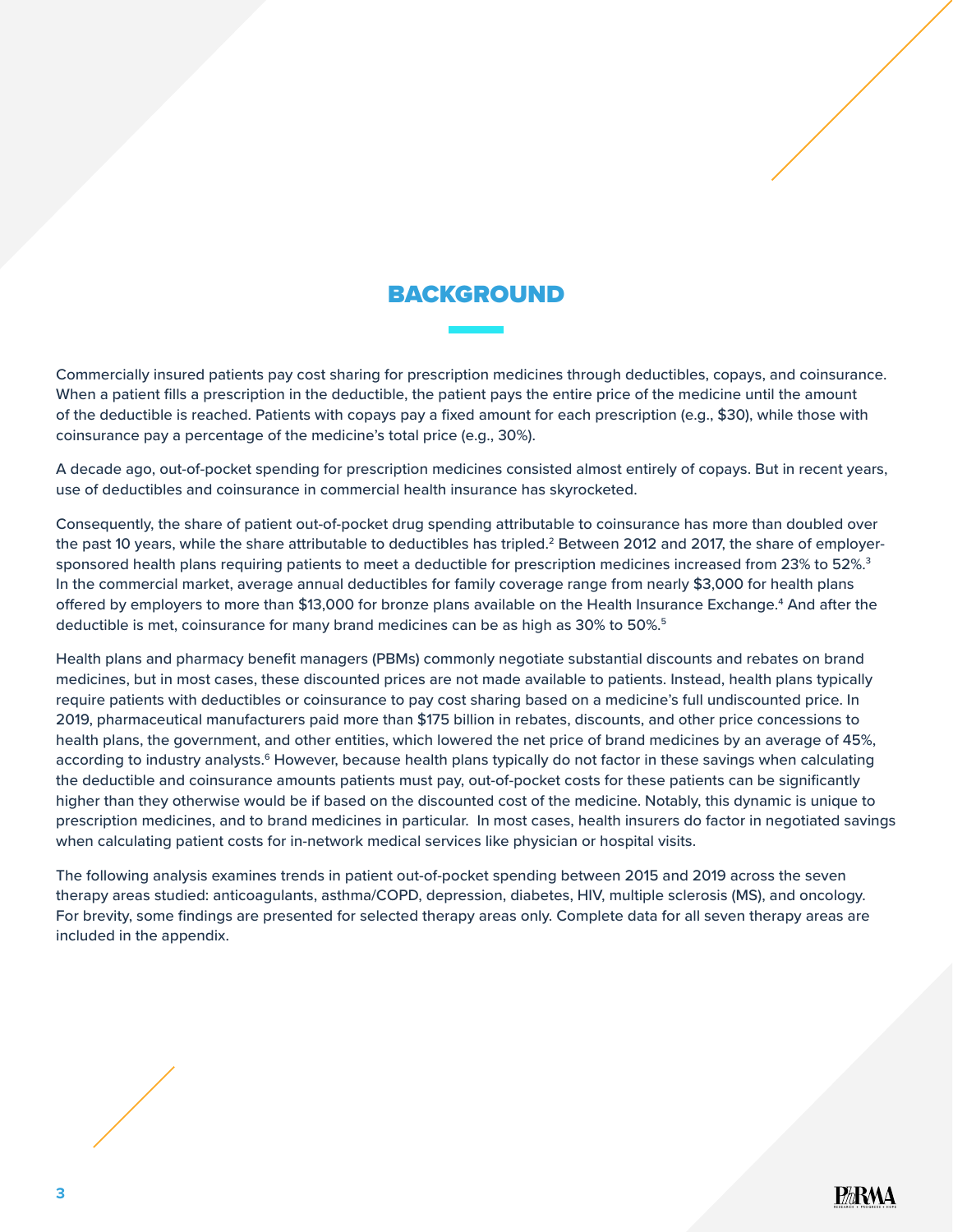### FINDING ONE: **Deductibles and coinsurance drive high out-of-pocket costs for patients**

#### **Deductibles and coinsurance account for a substantial share of patients' out-of-pocket costs.**

As shown in Figure 1, patients now pay a substantial share of their out-of-pocket spending for brand medicines in the form of deductibles and coinsurance. For six of the seven therapy areas, deductible and coinsurance spending represented more than half of the total amount patients spent out of pocket for brand medicines in 2019. For oncology and MS medicines, deductible and coinsurance spending accounted for 94% and 95% of total out-of-pocket spending, respectively.



FIGURE 1: *Share of Final Patient Out-of-Pocket Spending for Brand Medicines by Type of Cost Sharing, 2019*

### **Out-of-pocket spending for brand medicines is heavily concentrated among patients who fill a prescription in the deductible or who are required to pay coinsurance.**

For six of the seven therapy areas examined, a minority of patients taking brand medicines filled one or more prescription subject to a deductible or coinsurance. However, across all seven therapy areas, patients with deductibles and coinsurance accounted for the vast majority of total out-of-pocket spending. For example, as shown in Figure 2, fewer than one-third of patients taking brand medicines to treat MS filled a prescription in the deductible or were required to pay coinsurance in 2019, but these patients accounted for 95% of all out-of-pocket spending on brand MS medicines.

FIGURE 2: *Share of Patients with Prescriptions Subject to Deductibles or Coinsurance and Share of Total Out-of-Pocket (OOP) Spending Attributable to These Patients, 2019*

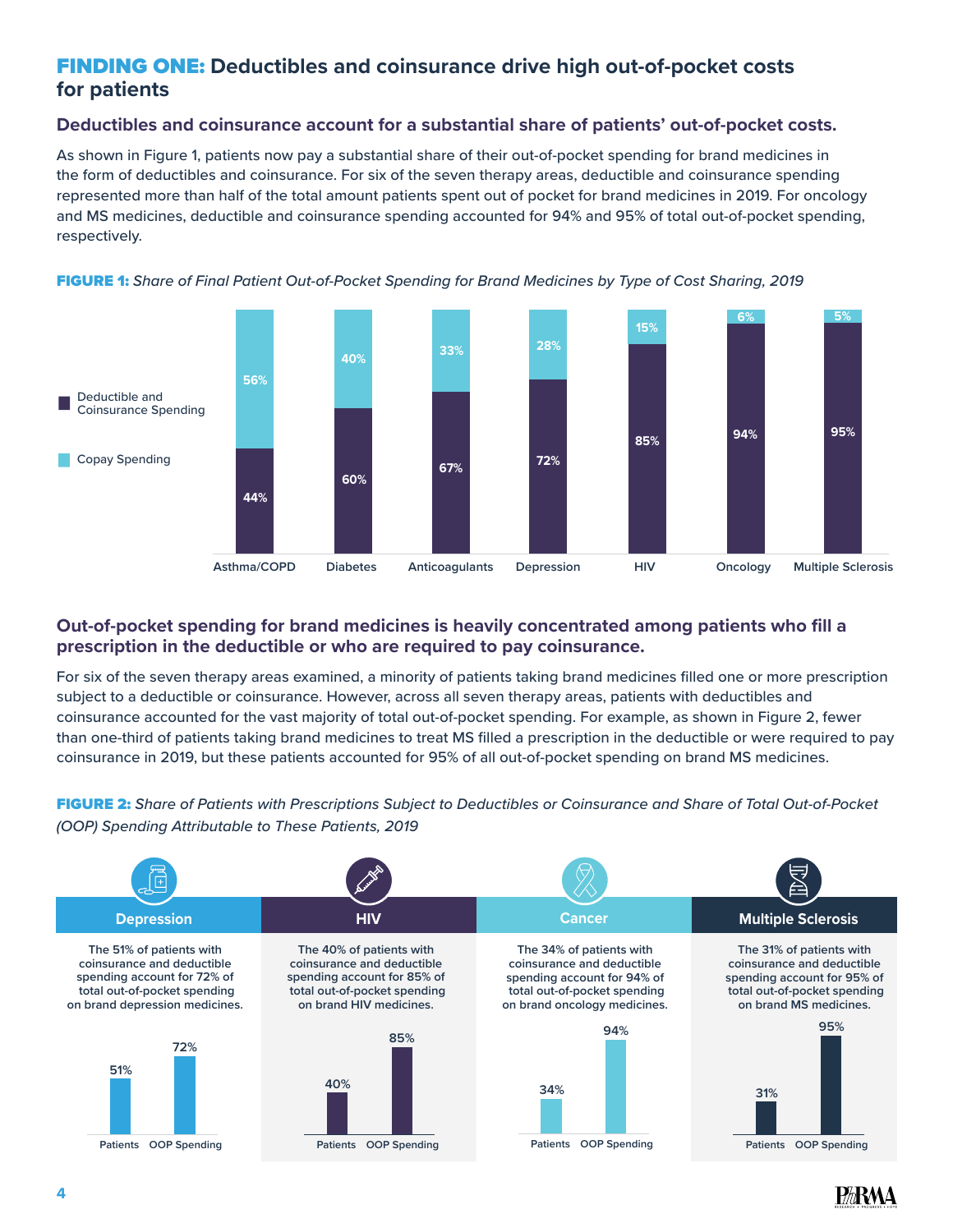### **Out-of-pocket costs are significantly higher among patients with deductibles and coinsurance relative to those with fixed copays.**

Across all seven therapy areas, patients subject to deductibles and coinsurance paid significantly more out of pocket for their brand medicines than patients whose only form of cost sharing was fixed copays. In 2019, differences ranged from patients with deductibles and coinsurance paying more than three times as much for their anticoagulants (\$96 vs. \$327) to patients with MS paying nearly 32 times as much out of pocket for their medicines (\$40 vs. \$1,276).



FIGURE 3: *Average Patient Out-of-Pocket Spending for Brand Medicines by Type of Cost Sharing, 2019*

## FINDING TWO: **Health plans require chronically ill patients to pay increasingly high cost sharing for brand medicines**

### **Health plans expose patients to high cost sharing for brand medicines and expect patients to pay higher costs each year.**

Across all seven therapy areas, average patient cost exposure increased between 2015 and 2019. Patient cost exposure does not account for out-of-pocket savings from manufacturer cost-sharing assistance and represents the level of cost sharing patients would have had to pay out of pocket if such assistance had not been available. As shown in Figure 4, between 2015 and 2019 average cost-sharing exposure for brand medicines increased by 32% for depression, 50% for HIV medicines, and 56% for anticoagulants. In contrast to the stark growth in patient cost exposure, net prices for brand medicines over this same period increased by less than 3% per year on average, in line with or below annual inflation.<sup>7</sup>



FIGURE 4: *Average Annual Patient Cost Exposure for Brand Medicines in 2015 vs. 2019*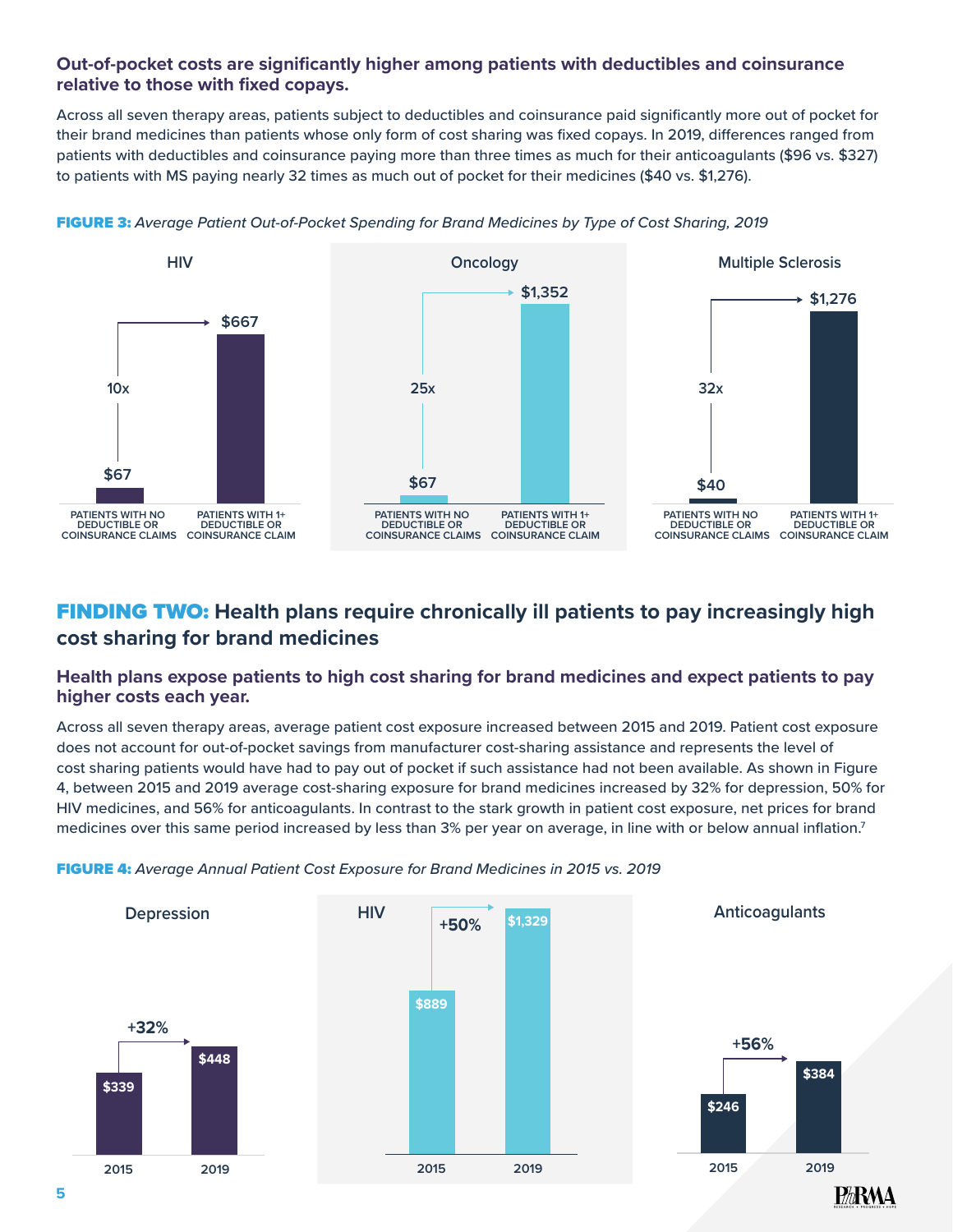### **The share of prescriptions for which health plans require high cost sharing has increased.**

Prior research shows that 62% of patients required to pay cost sharing higher than \$125 abandon their prescription rather than initiating therapy.<sup>8</sup> The share of prescriptions for which patients were exposed to cost sharing greater than \$125 increased across all seven therapy areas during the 2015 to 2019 period. Figure 5 shows that by 2019, health plans required cost sharing of greater than \$125 for nearly one in six prescriptions for brand medicines to treat HIV and depression, as well as for brand anticoagulants.



FIGURE 5: *Share of Prescriptions for Brand Medicines with Cost Exposure Greater than \$125, 2015 to 2019*

### FINDING THREE: **Manufacturer cost-sharing assistance programs help patients with high out-of-pocket costs start and stay on needed medicines**

#### **Many chronically ill patients use cost-sharing assistance programs offered by pharmaceutical manufacturers.**

Across the seven therapy areas included in this analysis, the share of patients who used manufacturer cost-sharing assistance when filling a prescription for one or more brand medicines in 2019 ranged from 13% for asthma/COPD to 70% for MS in 2019. See Figure 6.



FIGURE 6: *Share of Patients Using Manufacturer Cost-Sharing Assistance to Fill One or More Prescriptions for Brand Medicines, 2019*

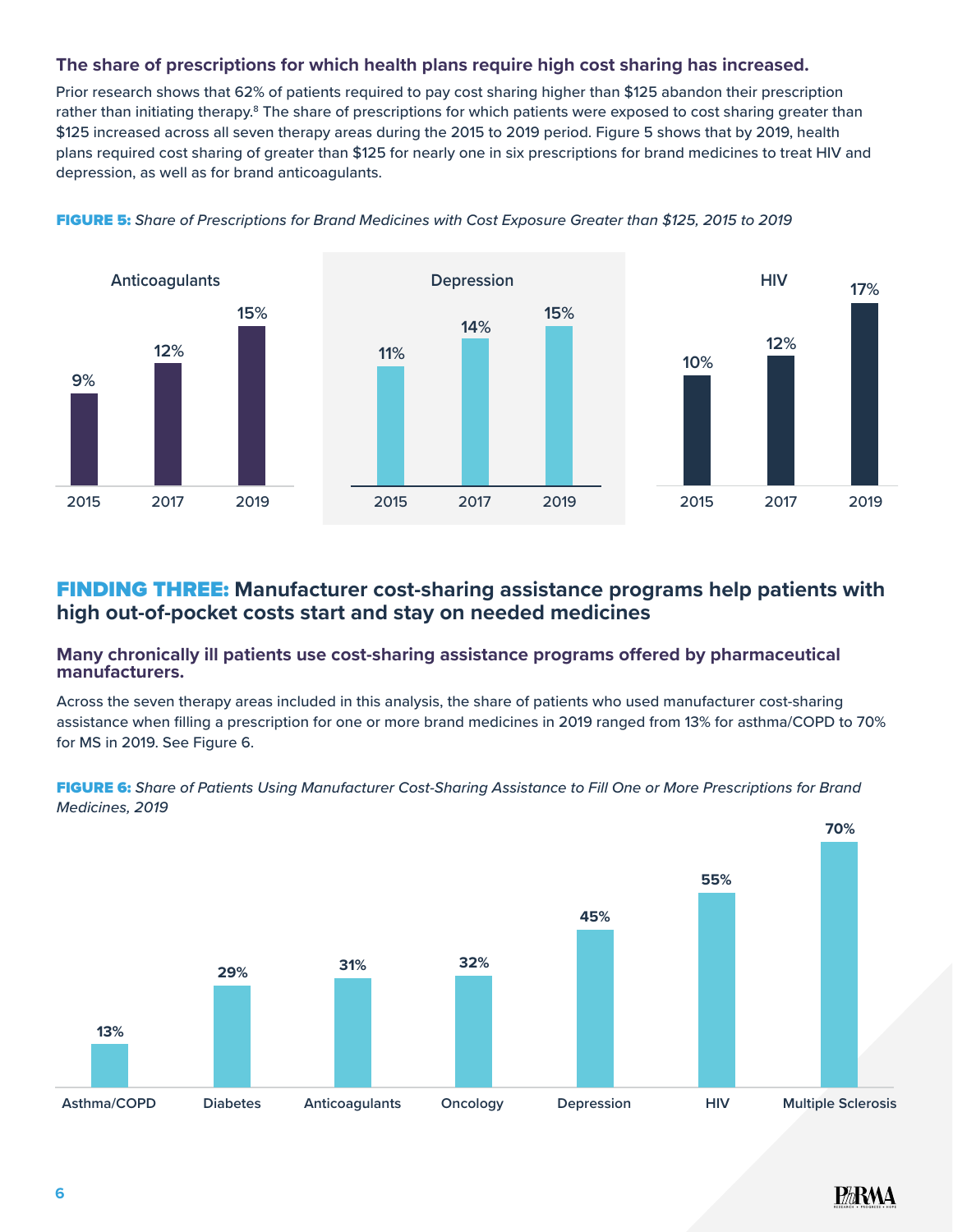### **An increasing share of patients use manufacturer cost-sharing assistance programs each year**

Between 2015 and 2019, the share of patients using manufacturer cost-sharing assistance to fill one or more prescriptions for brand medicines increased across all seven therapy areas. As shown in Figure 7, the share increased by 54% among HIV patients, 98% among patients with depression, and 129% among asthma/COPD patients.





#### **Without manufacturer cost-sharing assistance programs, patients would likely pay significantly more out of pocket.**

Had manufacturer assistance not been available, average patient out-of-pocket costs for brand medicines would have been 225% to 1,096% higher in 2019. As shown in Figure 8, cost-sharing assistance, on average, helped patients taking brand HIV and oncology medicines with more than \$1,600 and helped patients taking brand MS medicines with more than \$2,200 toward their out-of-pocket costs in 2019. Research shows that as out-of-pocket costs increase, patients are more likely to abandon prescriptions at the pharmacy counter or become non-adherent to therapy, leading to worse health outcomes and higher overall costs down the road.<sup>9</sup>



**Multiple Sclerosis Oncology HIV Anticoagulants Depression Diabetes Asthma/COPD**

FIGURE 8: *Average Cost Exposure and Final Out-of-Pocket Spending for Patients Using Manufacturer Cost-Sharing Assistance to Fill One or More Brand Medicine Prescriptions, 2019*

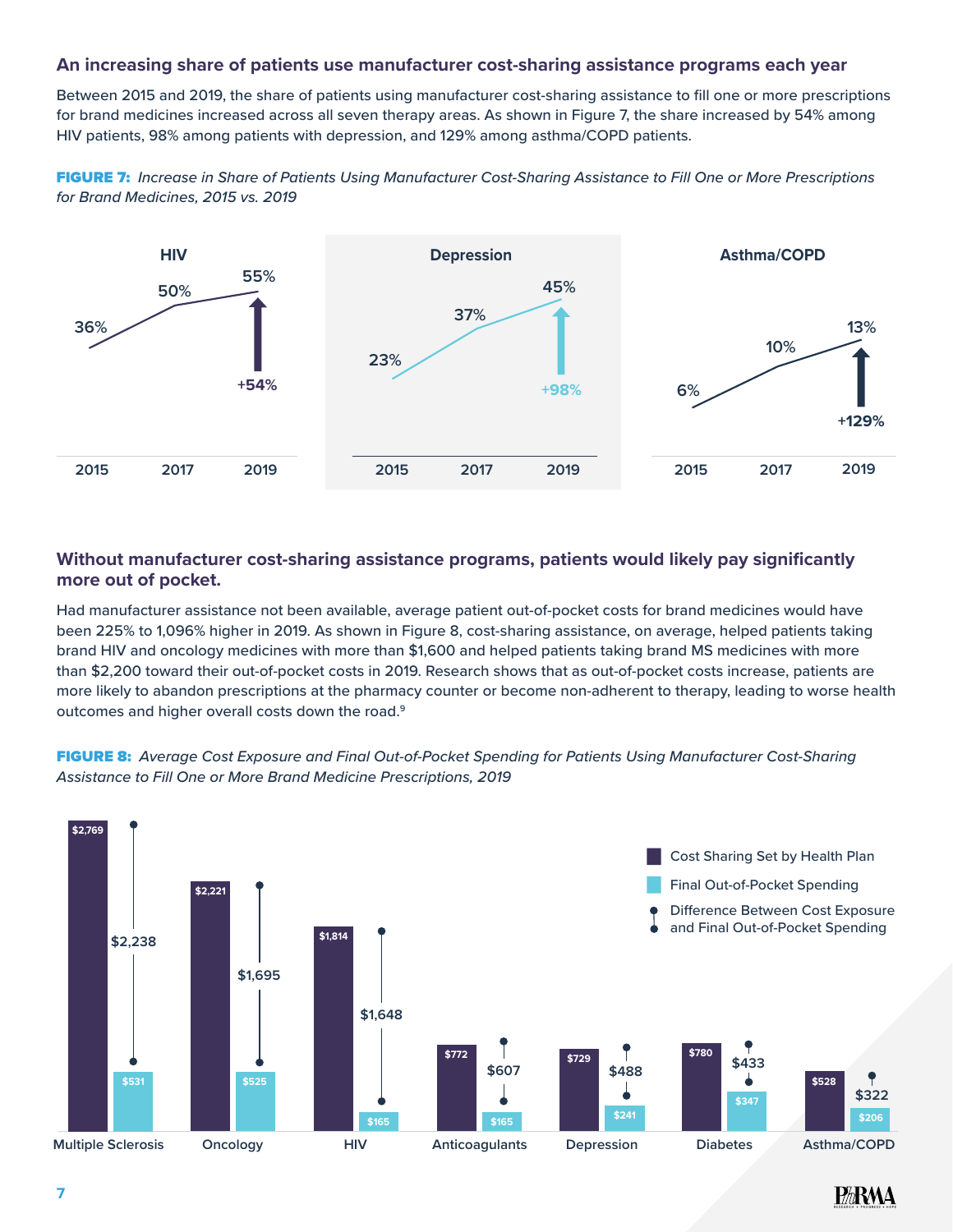## DISCUSSION

The growing use of deductibles and coinsurance in the commercial market has substantially altered patient cost sharing for brand medicines.<sup>10</sup> For all seven therapy classes in this analysis, prescriptions filled in the deductible or with coinsurance represented a disproportionately large share of patients' total out-of-pocket spending, in some instances upwards of 90%. Although health plans and PBMs often negotiate large rebates that significantly reduce the prices of brand medicines, patients with deductibles and coinsurance typically do not benefit from these savings and must pay cost sharing based on the full undiscounted prices. Not sharing rebate savings directly with patients effectively shifts more of the cost of care to patients, a particularly unfair and arguably discriminatory penalty for individuals with chronic conditions best managed with brand medicines.

Over the 2015 to 2019 period, health plans exposed chronically ill patients to increasingly high cost sharing for brand medicines. This was true for all seven therapy areas examined. In contrast to the stark growth in patients' out-of-pocket cost exposure, average net prices for brand medicines grew by less than 3% annually, less than or in line with inflation, over this same period.<sup>11</sup> Today, health plans require cost sharing of \$125 or greater for nearly one in every six prescriptions filled for brand anticoagulants, as well as brand medicines to treat depression and HIV. In prior research, 62% of commercially insured patients who were asked to pay cost sharing higher than \$125 abandoned their prescription rather than initiating therapy.<sup>12</sup> An extensive body of literature shows that patients facing high cost sharing are also less likely to take medicines as prescribed and more likely to delay or forgo treatment, putting them at higher risk for expensive emergency room visits, avoidable hospitalizations, and poorer health outcomes.<sup>13</sup>

Across all seven therapy areas, manufacturer cost-sharing assistance helped patients pay their out-of-pocket costs for brand medicines at the pharmacy counter. In 2019, cost-sharing assistance helped patients with asthma/COPD, diabetes and depression with an average of \$300 and \$500 towards their out-of-pocket costs and helped patients with HIV, cancer and MS with \$1,600 to \$2,200 on average. By helping patients pay their out-of-pocket costs, manufacturer cost-sharing assistance can help improve adherence to treatment and reduce the risk that patients will abandon their prescriptions at the pharmacy counter.<sup>14</sup>

The findings of this analysis cast doubt on the wisdom and fairness of typical health plan and PBM practices and recent federal policy changes that could jeopardize cost-sharing assistance for commercially insured patients. Commercial health plans have increasingly adopted accumulator adjustment programs (AAPs), which prevent manufacturer costsharing assistance from accumulating toward patient deductibles and annual out-of-pocket limits. Much like the surprise billings that distress many insured patients in the medical setting, AAPs can surprise patients with thousands of dollars in unexpected and unaffordable costs at the pharmacy. In many cases, patients leave the pharmacy empty-handed as a result. One recent study found that the implementation of AAPs for specialty autoimmune medicines was correlated with reductions in medication adherence among high deductible health plan enrollees.<sup>15</sup> There is no explicit federal requirement that health plans notify patients when putting an AAP in place for the first time, nor are they explicitly instructed to disclose the use of an AAP in summaries of benefits and coverage. In some cases, affected patients may have been stable on a medicine with cost-sharing assistance for years and only learn of the AAP when they arrive at the pharmacy. Recognizing the clear risk to patient affordability and adherence, four states have already implemented bans on AAPs and a legislative ban approved by a fifth state is currently awaiting the governor's signature. Legislation to ban the use of AAPs was pending in five additional states as of July 2020.

Recent federal rulemaking, however, seems to double down on health plans' use of AAPs in the commercial market. The 2021 Notice of Benefits and Payment Parameters (NBPP) final rule allows health plans to adopt AAPs without limitation starting in 2021, despite a final rule that required the exact opposite just last year. In addition, a recently proposed Medicaid rule would modify price reporting rules to account for the value of manufacturer cost-sharing assistance in a medicine's "best price" if its manufacturer is unable to "ensure" the full value of assistance goes to benefit patients and no other entity. The proliferation of AAPs and the lack of explicit health plan disclosure requirements make it virtually impossible for manufacturers to control whether cost-sharing assistance given to patients is later taken away from patients by PBMs or health plans. Accordingly, these two regulatory proposals combine to render the future of manufacturer assistance uncertain at best, leaving patients at risk of financial hardship due to the high and rising out-of-pocket costs health plans continue to demand.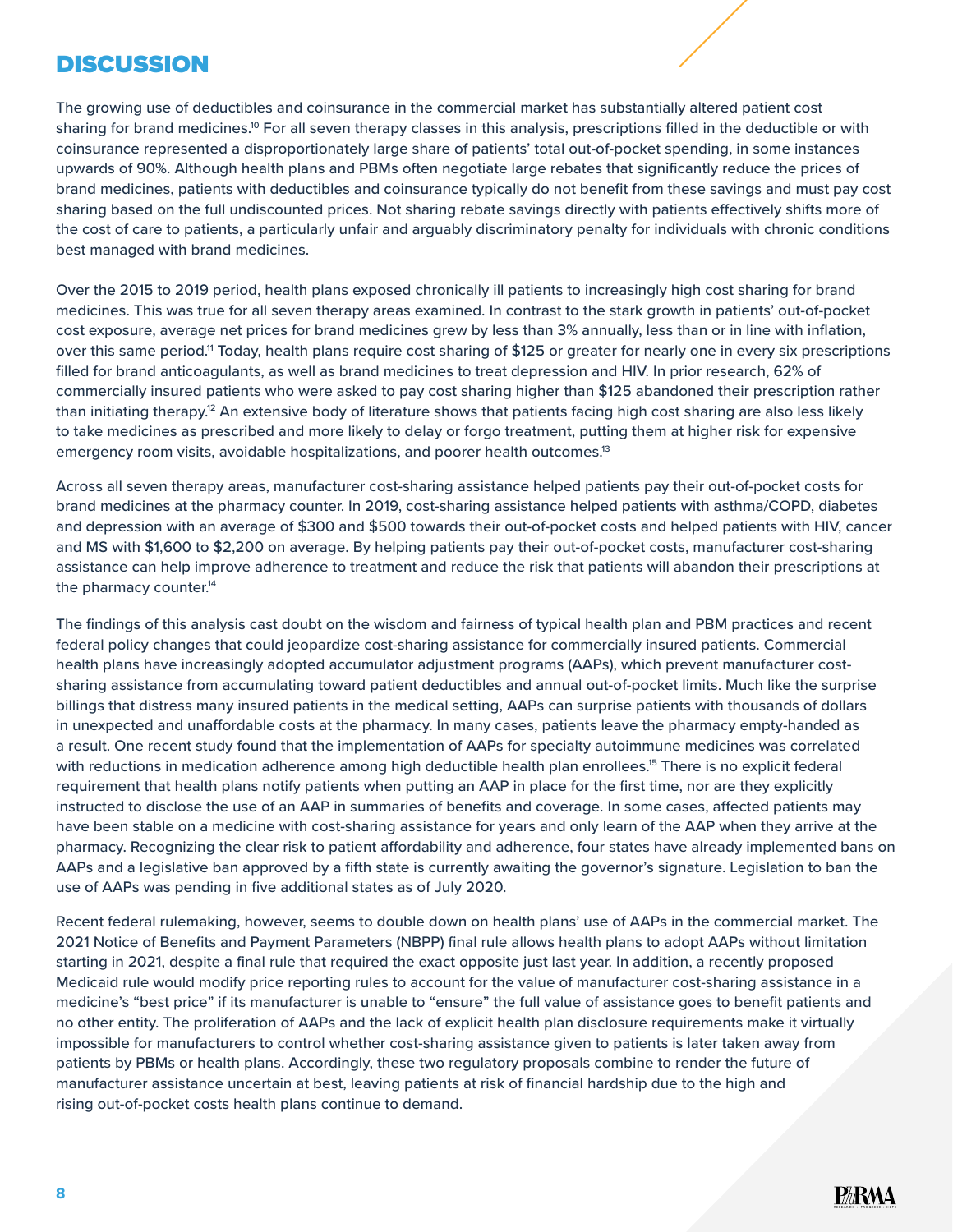## METHODOLOGY

PhRMA engaged IQVIA's U.S. Market Access Strategy and Consulting team to analyze trends in out-of-pocket costs between 2015 and 2019 for commercially insured patients across multiple therapy areas, including anticoagulants, asthma/ COPD, depression, diabetes, HIV, MS and oncology. For each therapy area, patient inclusion criteria included a minimum of two medical claims with a diagnosis for the condition(s) of interest, as well as a subsequent prescription for at least one brand medicine to treat the condition(s) in the year of analysis. Patient cost exposure and final out-of-pocket spending for each therapy area was limited to spending for brand medicines used to treat the condition(s) of interest. Analyses included paid prescription claims only; claims that were adjudicated and later reversed were excluded. Patients were classified as being subject to deductibles or coinsurance if they filled one or more prescriptions with cost sharing equal to the total reimbursement amount, or a percentage thereof, regardless of therapy area. Differences between cost exposure and final patient out-of-pocket spending reflect reimbursement amounts from secondary payers, which are most commonly manufacturer cost-sharing assistance programs but can include any additional support outside of traditional commercial insurance, including the AIDS Drug Assistance Program, charitable foundation support, and supplemental commercial coverage. Manufacturer cost-sharing assistance programs that are administered via debit cards are not captured in IQVIA's data, and therefore are not reflected in patients' final out-of-pocket spending.

## APPENDIX

| <b>TABLE 1:</b> Share of Final Patient Out-of-Pocket Spending for Brand Medicines by Type of Cost Sharing, |  |
|------------------------------------------------------------------------------------------------------------|--|
| 2015 and 2019                                                                                              |  |

|                           | 2015              |       |             | 2019              |       |             |
|---------------------------|-------------------|-------|-------------|-------------------|-------|-------------|
| <b>Therapy Area</b>       | <b>Deductible</b> | Copay | Coinsurance | <b>Deductible</b> | Copay | Coinsurance |
| Anticoagulants            | 29.3%             | 45.5% | 25.2%       | 28.1%             | 33.2% | 38.7%       |
| Asthma/COPD               | 21.3%             | 63.5% | 15.2%       | 23.8%             | 56.4% | 19.8%       |
| Depression                | 50.0%             | 31.6% | 18.4%       | 45.3%             | 28.3% | 26.4%       |
| <b>Diabetes</b>           | 28.4%             | 41.3% | 30.2%       | 30.8%             | 40.2% | 29.0%       |
| <b>HIV</b>                | 45.8%             | 29.3% | 24.9%       | 64.4%             | 14.8% | 20.8%       |
| <b>Multiple Sclerosis</b> | 56.7%             | 14.3% | 29.0%       | 68.1%             | 5.3%  | 26.6%       |
| Oncology                  | 67.2%             | 9.9%  | 22.9%       | 75.4%             | 5.7%  | 18.9%       |

### TABLE 2: **Share of Patients with Brand Prescriptions Subject to Deductibles or Coinsurance and Share of Total Out-of-Pocket Spending for Brand Medicines Attributable to These Patients, 2019**

| <b>Therapy Area</b>       | Patients with 1+<br>Deductible or<br>Coinsurance<br><b>Prescription</b> | Patients with no<br>Deductible or<br>Coinsurance<br><b>Prescriptions</b> | <b>Share of Spending</b><br>from Deductibles<br>and Coinsurance | Share of<br><b>Spending from</b><br><b>Copayments</b> |
|---------------------------|-------------------------------------------------------------------------|--------------------------------------------------------------------------|-----------------------------------------------------------------|-------------------------------------------------------|
| Anticoagulants            | 47.8%                                                                   | 52.2%                                                                    | 66.8%                                                           | 33.2%                                                 |
| Asthma/COPD               | 29.1%                                                                   | 70.9%                                                                    | 43.6%                                                           | 56.4%                                                 |
| Depression                | 50.9%                                                                   | 49.1%                                                                    | 71.7%                                                           | 28.3%                                                 |
| <b>Diabetes</b>           | 42.4%                                                                   | 57.6%                                                                    | 59.8%                                                           | 40.2%                                                 |
| <b>HIV</b>                | 40.1%                                                                   | 59.9%                                                                    | 85.2%                                                           | 14.8%                                                 |
| <b>Multiple Sclerosis</b> | 30.7%                                                                   | 69.3%                                                                    | 94.7%                                                           | 5.3%                                                  |
| Oncology                  | 34.4%                                                                   | 65.6%                                                                    | 94.3%                                                           | 5.7%                                                  |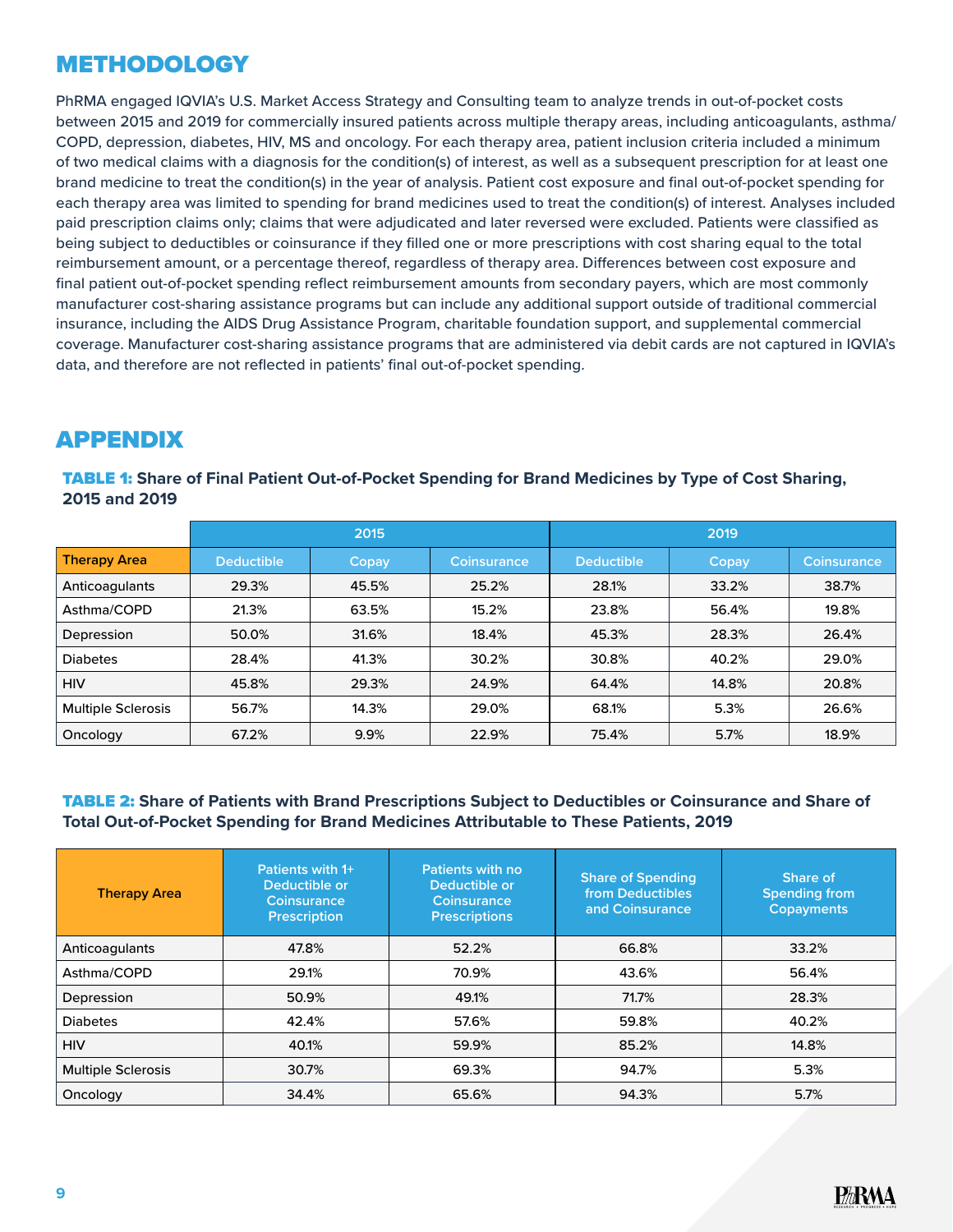### TABLE 3: **Average Patient Out-of-Pocket Spending for Brand Medicines by Benefit Design, 2019**

| <b>Therapy Area</b>       | No deductible<br>or coinsurance<br>claim | 1+ deductible<br>or coinsurance<br>claim | No deductible<br>claims | 1+ deductible<br>claim | No coinsurance<br>claims | 1+ coinsurance<br>claim |
|---------------------------|------------------------------------------|------------------------------------------|-------------------------|------------------------|--------------------------|-------------------------|
| Anticoagulants            | \$95.83                                  | \$327.08                                 | \$157.47                | \$418.53               | \$150.54                 | \$301.64                |
| Asthma/COPD               | \$77.46                                  | \$281.45                                 | \$102.97                | \$332.77               | \$106.36                 | \$270.41                |
| Depression                | \$96.92                                  | \$352.50                                 | \$133.26                | \$528.49               | \$189.45                 | \$290.83                |
| <b>Diabetes</b>           | \$134.71                                 | \$478.76                                 | \$197.61                | \$663.98               | \$200.92                 | \$446.17                |
| <b>HIV</b>                | \$66.92                                  | \$676.60                                 | \$112.29                | \$1,065.07             | \$259.29                 | \$438.20                |
| <b>Multiple Sclerosis</b> | \$40.29                                  | \$1,275.58                               | \$119.24                | \$2,158.30             | \$303.08                 | \$833.01                |
| Oncology                  | \$53.60                                  | \$1.352.05                               | \$127.70                | \$2,123.63             | \$438.29                 | \$728.98                |

#### TABLE 4: **Average Annual Patient Cost Exposure for Brand Medicines, 2015 to 2019**

| <b>Therapy Area</b>       | 2015     | 2016       | 2017       | 2018       | 2019       |
|---------------------------|----------|------------|------------|------------|------------|
| Anticoagulants            | \$253.30 | \$293.37   | \$334.08   | \$374.33   | \$386.53   |
| Asthma/COPD               | \$169.14 | \$176.50   | \$187.07   | \$198.70   | \$208.54   |
| Depression                | \$408.29 | \$409.11   | \$445.45   | \$497.44   | \$501.99   |
| <b>Diabetes</b>           | \$402.77 | \$420.25   | \$428.37   | \$456.62   | \$430.32   |
| <b>HIV</b>                | \$901.41 | \$1,012.73 | \$1,159.58 | \$1,285.35 | \$1,342.26 |
| <b>Multiple Sclerosis</b> | \$898.58 | \$919.44   | \$813.68   | \$917.62   | \$960.88   |
| Oncology                  | \$896.81 | \$848.64   | \$847.75   | \$921.39   | \$973.41   |

### TABLE 5: **Share of Prescriptions for Brand Medicines with Cost Exposure Greater than \$125, 2015 to 2019**

| <b>Therapy Area</b>       | 2015  | 2016  | 2017  | 2018  | 2019  |
|---------------------------|-------|-------|-------|-------|-------|
| Anticoagulants            | 8.7%  | 10.3% | 11.5% | 13.7% | 15.2% |
| Asthma/COPD               | 4.4%  | 4.8%  | 5.1%  | 5.5%  | 6.5%  |
| Depression                | 11.4% | 11.4% | 13.9% | 14.0% | 15.0% |
| <b>Diabetes</b>           | 8.6%  | 8.6%  | 8.5%  | 8.9%  | 8.3%  |
| <b>HIV</b>                | 10.4% | 11.2% | 12.3% | 14.8% | 17.3% |
| <b>Multiple Sclerosis</b> | 12.3% | 12.7% | 12.0% | 11.7% | 13.4% |
| Oncology                  | 14.1% | 16.1% | 14.4% | 14.8% | 13.9% |

### TABLE 6: **Share of Patients Using Manufacturer Cost-Sharing Assistance to Fill One or More Prescriptions for Brand Medicines, 2015 to 2019**

| <b>Therapy Area</b>       | 2015  | 2016  | 2017  | 2018  | 2019  |
|---------------------------|-------|-------|-------|-------|-------|
| Anticoagulants            | 20.7% | 24.4% | 28.2% | 29.4% | 31.1% |
| Asthma/COPD               | 5.6%  | 7.6%  | 10.0% | 11.7% | 12.8% |
| Depression                | 22.7% | 31.1% | 36.8% | 41.2% | 44.9% |
| <b>Diabetes</b>           | 22.8% | 24.5% | 26.6% | 29.0% | 28.9% |
| <b>HIV</b>                | 36.0% | 45.2% | 50.0% | 54.5% | 55.4% |
| <b>Multiple Sclerosis</b> | 62.2% | 64.4% | 61.7% | 70.1% | 70.0% |
| Oncology                  | 27.8% | 27.8% | 29.8% | 31.1% | 32.0% |